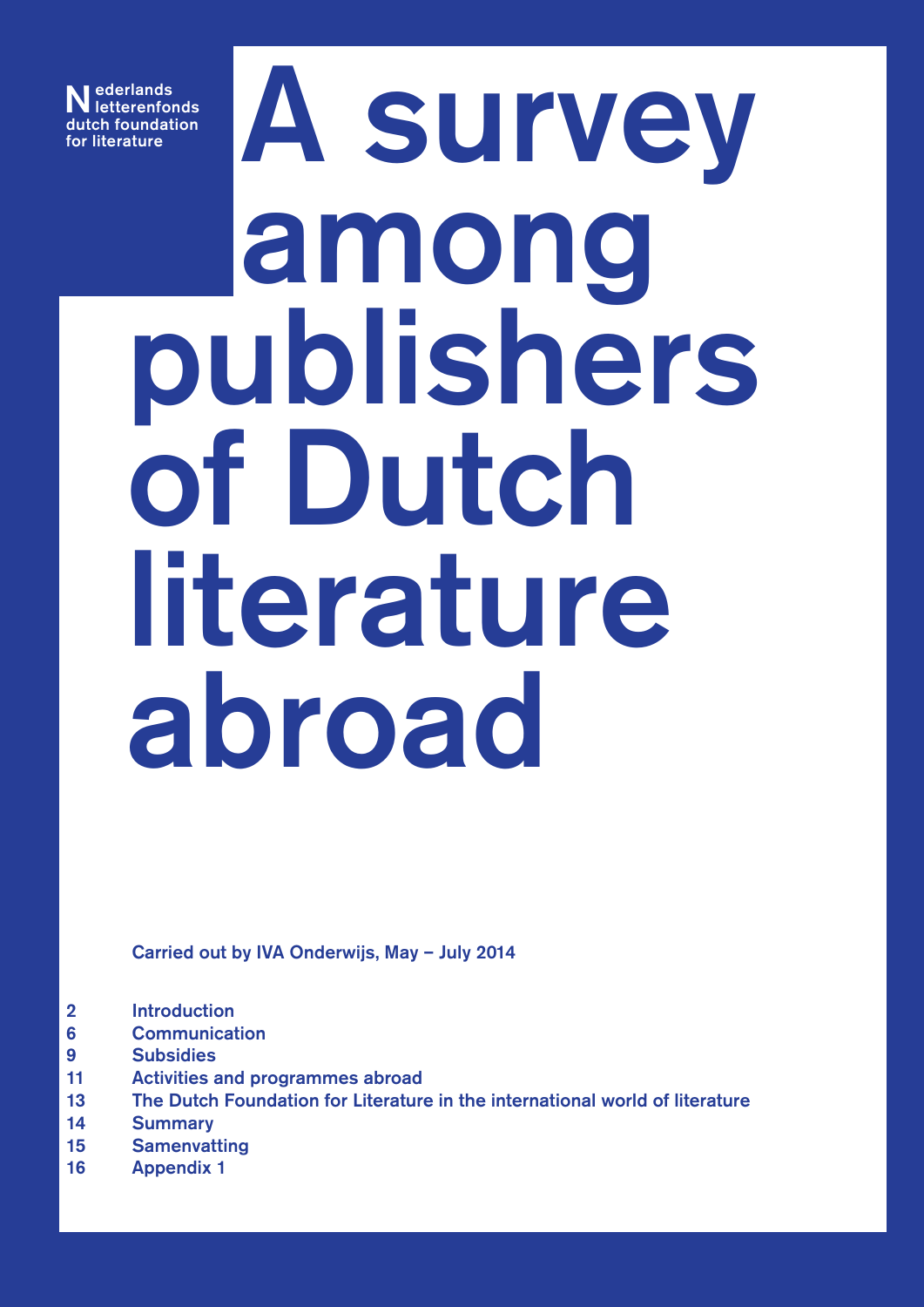# <span id="page-1-0"></span>Introduction

In 2013, the Dutch Foundation for Literature commissioned a user satisfaction survey among Dutch authors and literary translators, publishers and advisors who had, in the years 2009-2012, dealt with grants or subsidies from the Dutch Foundation. The survey was carried out by independent research agency IVA Onderwijs.

In May 2014, IVA Onderwijs followed up its initial survey with a questionnaire in English sent to foreign publishers, and a questionnaire in Dutch sent to translators of Dutch literature.

The survey aimed to establish the degree of familiarity with, and appreciation for, the communication, subsidies and programmes and activities of the Dutch Foundation for Literature. In addition, the survey aimed to establish how much value respondents attached to the subsidies and activities and, more in general, how they saw the role of the Dutch Foundation for Literature in the (international) world of literature or the book industry.

All questions started by asking the respondents if they were familiar with the information channels, subsidies or activities of the Dutch Foundation for Literature. If a respondent indicated to be familiar with a subject, he or she was asked to rate the importance and satisfaction. The rating scores of the three rating systems applied ran from 1 to 5, as follows:

1=very dissatisfied, 2=dissatisfied, 3=neutral, 4=satisfied, 5=very satisfied. 1=very unimportant, 2=unimportant, 3=neutral, 4=important, 5=very important. 1=strongly disagree, 2=disagree, 3=neutral, 4=agree, 5=strongly agree.

The surveys sent to foreign publishers and to translators of Dutch literature differed, with each being asked specifically about those sources of information, programmes and activities that applied to them. Also, the survey for foreign publishers was kept short in an effort to boost response rates.

**Publishers** were asked about their familiarity with, and views on, the tools used by the Dutch Foundation for Literature to promote Dutch literature and stimulate the publication of translations of Dutch literature. They were asked specifically about the information channels that focus on this group of users, including promotion brochures such as *10 Books from Holland*, *Quality Non-Fiction from Holland* and *Children's Books from Holland,* multi-language *Panorama Holland* brochures compiled for international book fairs like the ones in China and Brazil, presenting Dutch titles that could be interesting for that market, the website in English and Dutch, and the digital *Highlights* newsletter in English. Key financial incentive for foreign publishers are the translation grants, qualifying them for a reimbursement of 70% of the costs for the translation of the first two titles by the same author, or 50% for a third title. Poetry and translations of classical works qualify for a 100% reimbursement. In addition, the Dutch Foundation for Literature can play a role in the reimbursement of expenses incurred for author visits, for instance when promoting the publication of a translation.

Activities specifically targeting foreign publishers include the representation of the Dutch Foundation for Literature at international book fairs, and the visitor's programme for publishers. The survey for foreign publishers also included questions about the events the Dutch Foundation for Literature organises abroad, the relevance of training and selecting qualified translators, and the dissemination of knowledge about translators and translations from Dutch, via the translations database (Vertalingendatabase.nl) for instance.

### Response

In May 2014, all foreign publishers and editors on the mailing list for the brochures and digital newsletters issued by the Dutch Foundation for Literature (1,159 email addresses) were invited by email to take part in a user satisfaction survey. Where publishers published books in more than one genre, such as literary non-fiction, poetry, children's books or graphic novels, several contact persons for the same publisher were contacted. The survey was received by 879 persons (280 emails bounced).

197 publishers completed the survey in full, a response rate of 22%. This is relatively high for this group, considering that the Dutch Foundation for Literature is in contact with some 150 publishers annually, and that about 175 non-Dutch publishers apply for translation subsidies for some 220 titles each year. Nationalities were distributed evenly over the respondents (Appendix 1 on page 16 presents an overview of regions and countries). In comparison: in 2013 the Dutch Foundation for Literature received 240 applications for a translation subsidy from publishers from 38 different countries.

An impressive 58% of all responding publishers took the opportunity to share a suggestion, comment or compliment. In comparison: just over 50% of all translators from the Netherlands and almost 40% of Dutch publishers elaborated on their views. This report explains the general scores for communications, subsidies, and programmes and activities per subject, followed by suggestions from individual respondents.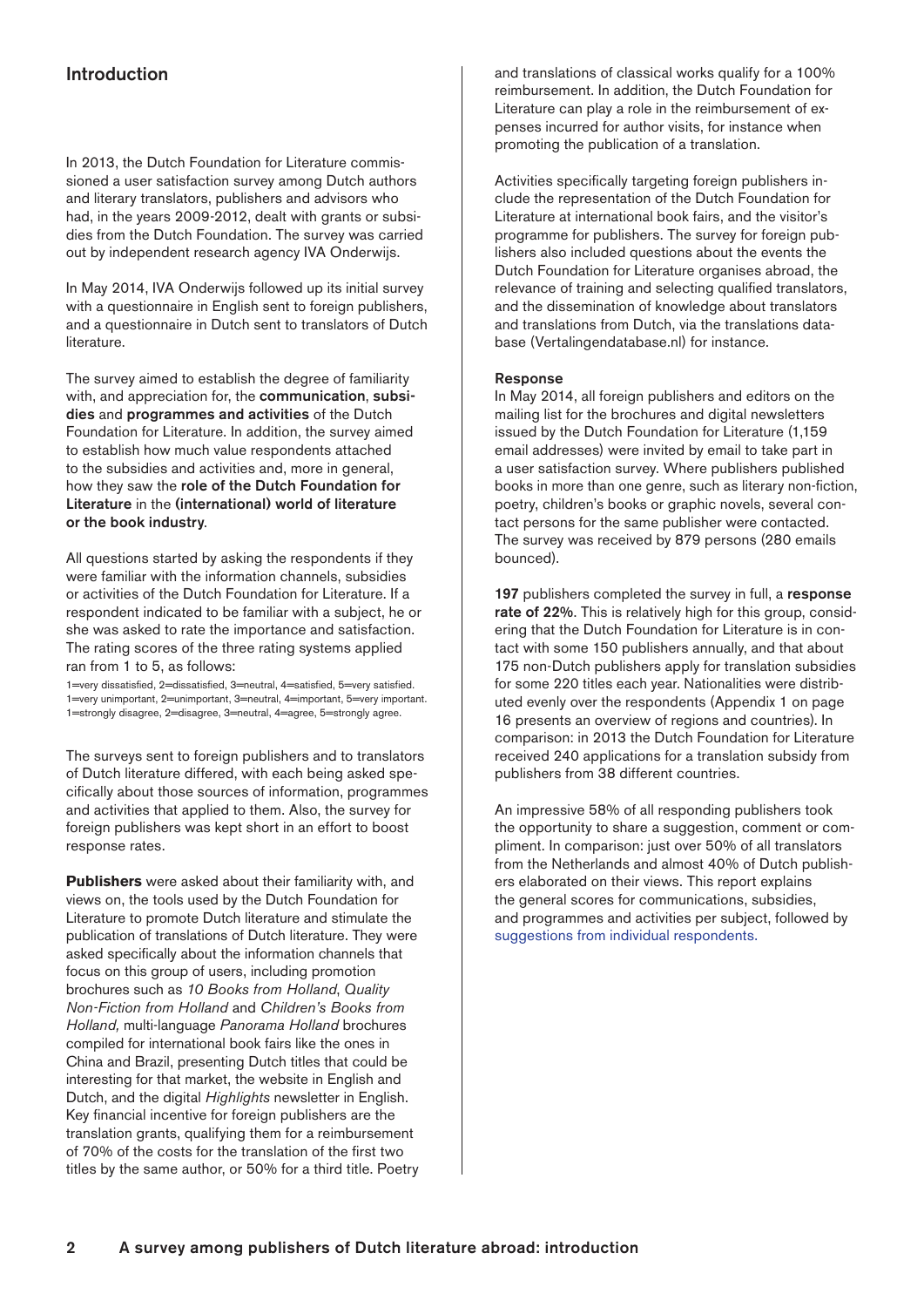# Chart 1: Country where publisher is based  $(n=197)$  Chart 2: Type of publisher  $(n=197)^*$





Medium-sized  $= 25-100$  titles per year Large  $=$   $\geq$  100 titles per year

71% of all French publishers operated in this genre, a percentage that differed significantly for other countries.

# The respondents

To establish the type of literary publishers and find a correlation with their views on the Dutch Foundation for Literature, editors were asked to specify the genres in which they operated, how many (translated) literary titles they had published on average annually between 2010 and 2013, if they had published any Dutch titles during that period, and if so, how many on average annually. They were also asked if they had applied for, or had received a translation grant from the Dutch Foundation for Literature. Publishers were then categorised based on the number of "works of literature" the publisher published on average per year and the percentage of translated literature (chart 2).

The majority of all respondents worked for publishers publishing both fiction (77%) and non-fiction (86%) (table 1). Other genres were less well represented. This is not surprising for genres like the graphic novel, which are usually marketed by specialist publishers. France, however, does have a strong tradition in publishing graphic novels and cartoons (table 2). A remarkable

### Table 1: Type of title as to type of publisher<sup>1</sup>

Just 6% of all German publishers that took part in the survey published children´s books. This is remarkable as the German book market is the largest export market for Dutch literature. The percentage for Chinese publishers was much higher (47%), although they published noticeably less fiction (33%). The majority of publishers from the US published more non-fiction than fiction titles (50% fiction, 86% non-fiction). This gap was not as pronounced for European publishers, except for publishers in Spain.

One reason could be that when a new market is entered (such as China), interest is initially focused on children's books and young adult literature, and on literary nonfiction. Once these genres have been established successfully, interest shifts to genres that are more difficult to sell, such as novels and poetry. Differences between these genres are smaller in markets where Dutch literature has become more or less established.

| Type of title                               | <b>Total</b> | Small $<$ 50%<br>translated | <b>Small</b><br>$\geq 50\%$<br>translated | Medium-<br>sized $<$ 50%<br>translated | Medium-<br>sized $\geq 50\%$<br>translated | Large<br>$<$ 50% trans-<br>lated | Large<br>$\geq 50\%$<br>translated |
|---------------------------------------------|--------------|-----------------------------|-------------------------------------------|----------------------------------------|--------------------------------------------|----------------------------------|------------------------------------|
|                                             | $N = 197$    | $N = 26$                    | $N = 38$                                  | $N = 30$                               | $N = 51$                                   | $N = 28$                         | $N=13$                             |
| <b>Fiction</b>                              | 77%          | 73%                         | 87%                                       | 70%                                    | 90%                                        | 61%                              | 92%                                |
| Non-fiction                                 | 86%          | 92%                         | 82%                                       | 80%                                    | 84%                                        | 89%                              | 85%                                |
| Poetry                                      | 35%          | 35%                         | 37%                                       | 33%                                    | 47%                                        | 32%                              | 23%                                |
| Children's books, young adult<br>literature | 37%          | 35%                         | 24%                                       | 23%                                    | 51%                                        | 36%                              | 77%                                |
| Graphic novels, cartoons                    | 23%          | 38%                         | 16%                                       | 23%                                    | 20%                                        | 21%                              | 38%                                |
| Crime fiction                               | 36%          | 35%                         | 32%                                       | 33%                                    | 45%                                        | 21%                              | 77%                                |

1 The survey asked publishers which of these genres applied. As they could tick more than one genre, the total percentage adds up to more than 100%. Furthermore, the survey asked publishers to give an estimate of the number of titles, translated titles and Dutch titles published by their publishing house per year (during the period 2010-2013).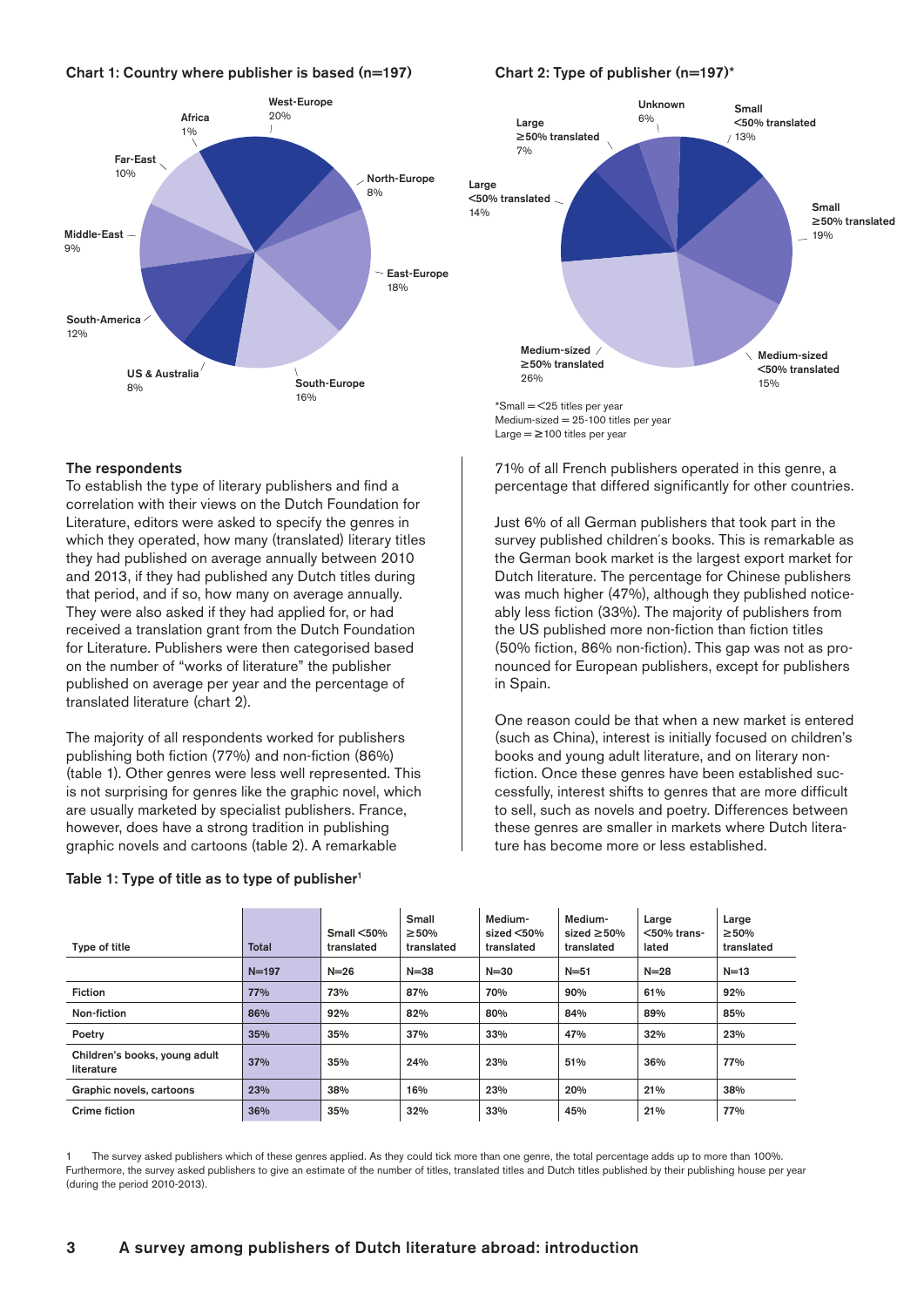# Table 2: Country where publisher is established as to type of title

|               |           |                |             |        | Children's<br>books, young | Graphic<br>novels/ |                      |
|---------------|-----------|----------------|-------------|--------|----------------------------|--------------------|----------------------|
| Country       |           | <b>Fiction</b> | Non-fiction | Poetry | adult literature           | cartoons           | <b>Crime fiction</b> |
| Germany       | $N=16$    | 75%            | 81%         | 38%    | 6%                         | 6%                 | 25%                  |
| UK            | $N = 14$  | 79%            | 93%         | 21%    | 14%                        | 0%                 | 50%                  |
| Spain         | $N=9$     | 78%            | 56%         | 11%    | 44%                        | 33%                | 67%                  |
| France        | $N=7$     | 86%            | 71%         | 43%    | 43%                        | 71%                | 29%                  |
| Italy         | $N=20$    | 80%            | 85%         | 30%    | 35%                        | 45%                | 25%                  |
| Turkey        | $N=10$    | 70%            | 100%        | 40%    | 30%                        | 10%                | 20%                  |
| <b>US</b>     | $N = 14$  | 50%            | 86%         | 43%    | 21%                        | 14%                | 0%                   |
| China         | $N=15$    | 33%            | 87%         | 27%    | 47%                        | 13%                | 13%                  |
| Argentina     | $N = 11$  | 82%            | 91%         | 45%    | 55%                        | 36%                | 45%                  |
| <b>Brazil</b> | $N=10$    | 80%            | 90%         | 30%    | 50%                        | 30%                | 40%                  |
| Total         | $N = 197$ | 77%            | 86%         | 35%    | 37%                        | 23%                | 36%                  |

# Size of publishing house

Respondents worked for literary publishing houses of different sizes. Most (44%) were medium-sized and published 25 to 100 literary titles per year. Publishers with smaller catalogues (<25 titles per year) were located mostly in Argentina (73%), followed by France (57%) and Turkey (56%). Chinese publishers (57%) in particular published many titles per year (≥ 100 titles), followed by German (31%).

The percentage of translations in this literary production was spread more or less evenly (32% to 36% on average), with some exceptions in China (43% 25 translations or more) and Spain (67% 25 translations or more). In the US 90% of all publishers published fewer than 25 translations per year. This is in line with historic data that has seen the percentage of translations in total book production in the US level at just 3% for decades.

Of all respondents 73% indicated to have published one or more translated Dutch titles in 2010-2013.

In the group that did not publish any Dutch titles, the French and Argentinian, and to a lesser extent, the Brazilian and Turkish publishers stood out. The promotion of Dutch literature received a boost in Argentina, Brazil and Turkey recently, with new contacts having been established in the market. Despite these publishers not having any Dutch titles in their catalogue (just yet), contacts are such that they took the trouble of completing the survey. Remarkable is also that a quarter of all German publishers indicated that they had not published any Dutch titles in the past four years. Half of all publishers (46%) published one Dutch title per year on average during the years 2010-2013; 12% published three or more Dutch titles per year on average.

|               |           |      | Number of titles per year |            |        | Translated titles per year |           |     | Titles of Dutch authors per year |                |          |  |
|---------------|-----------|------|---------------------------|------------|--------|----------------------------|-----------|-----|----------------------------------|----------------|----------|--|
|               |           | $25$ | 25-100                    | $\geq 100$ | $<$ 10 | $10 - 25$                  | $\geq$ 25 | 0   |                                  | $\overline{2}$ | $\geq$ 3 |  |
| Germany       | $N=16$    | 44%  | 25%                       | 31%        | 31%    | 38%                        | 31%       | 25% | 56%                              | 13%            | 6%       |  |
| UK            | $N=13$    | 31%  | 54%                       | 15%        | 54%    | 23%                        | 23%       | 15% | 54%                              | 15%            | 15%      |  |
| Spain         | $N=9$     | 22%  | 78%                       | 0%         | 11%    | 22%                        | 67%       | 33% | 56%                              | 11%            | 0%       |  |
| France        | $N=7$     | 57%  | 29%                       | 14%        | 57%    | 14%                        | 29%       | 57% | 29%                              | 0%             | 14%      |  |
| Italy         | $N=20$    | 35%  | 45%                       | 20%        | 30%    | 40%                        | 30%       | 35% | 45%                              | 10%            | 10%      |  |
| Turkey        | $N=9$     | 56%  | 33%                       | 11%        | 22%    | 56%                        | 22%       | 44% | 33%                              | 22%            | 0%       |  |
| <b>US</b>     | $N=10$    | 50%  | 30%                       | 20%        | 90%    | 10%                        | 0%        | 40% | 40%                              | 10%            | 10%      |  |
| China         | $N=14$    | 14%  | 29%                       | 57%        | 7%     | 50%                        | 43%       | 7%  | 21%                              | 21%            | 50%      |  |
| Argentina     | $N = 11$  | 73%  | 18%                       | 9%         | 64%    | 27%                        | 9%        | 55% | 27%                              | 9%             | 9%       |  |
| <b>Brazil</b> | $N=7$     | 29%  | 71%                       | 0%         | 29%    | 43%                        | 29%       | 43% | 43%                              | 0%             | 14%      |  |
| Total         | $N = 186$ | 34%  | 44%                       | 22%        | 32%    | 32%                        | 36%       | 27% | 46%                              | 15%            | 12%      |  |

### Table 3: Number of titles published, translated titles and titles of Dutch authors per year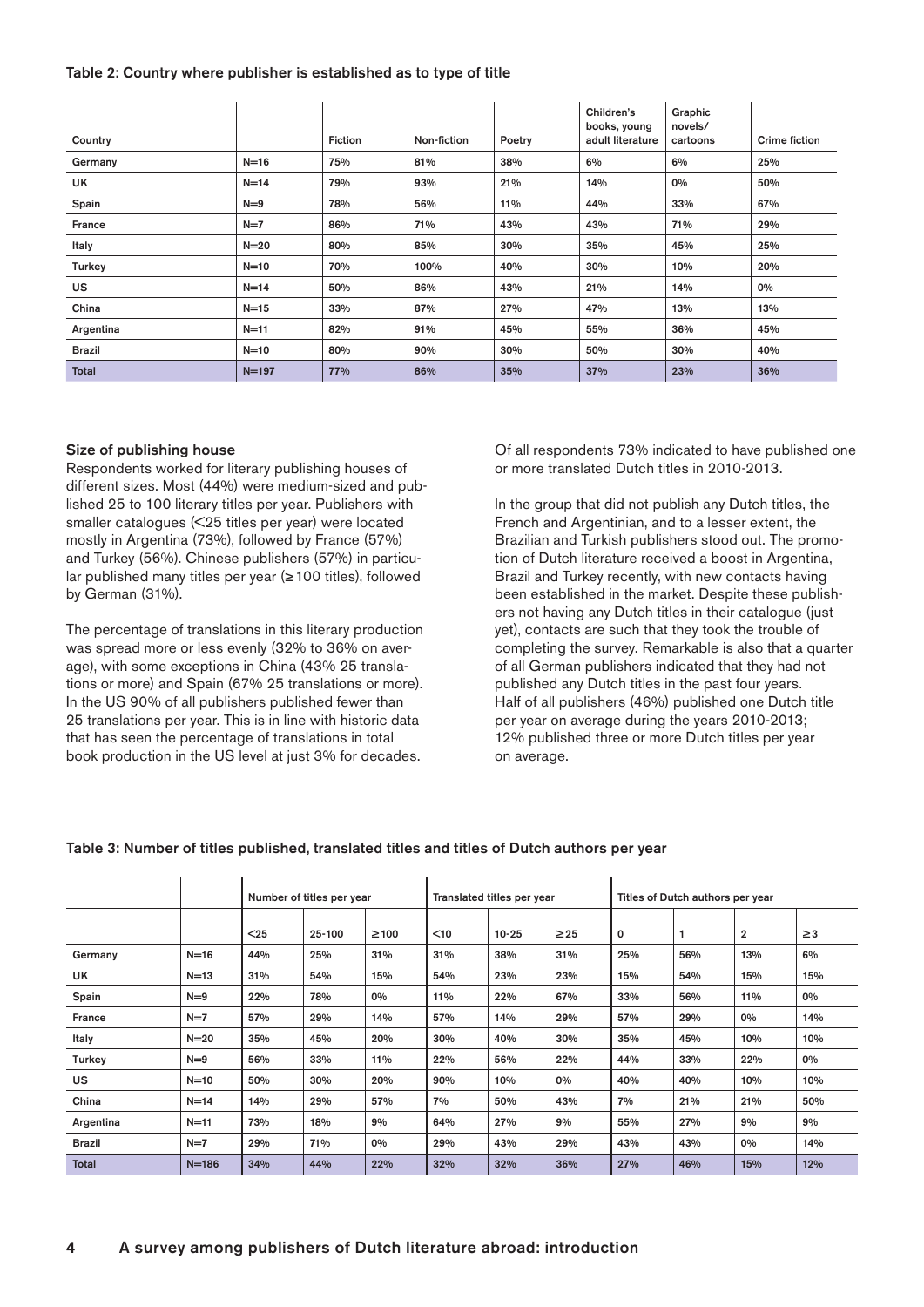Of the surveyed publishers, 80% stated that in the years 2010-2013 they applied for a translation subsidy from the Dutch Foundation for Literature; 95% actually received a translation grant. As a percentage, Italy, Spain, Turkey and China were best represented among the applicants.

When asked if the information and/or advice given by the Dutch Foundation for Literature influenced the decision to publish a Dutch title, 89% of the respondents who had published at least one Dutch title in recent years, answered 'yes'; in Spain, France and Turkey this percentage was even 100%. The lowest scoring countries were Germany and Brazil, although again 75% of all respondents indicated that the information or advice given by the Dutch Foundation for Literature had influenced their decision to publish.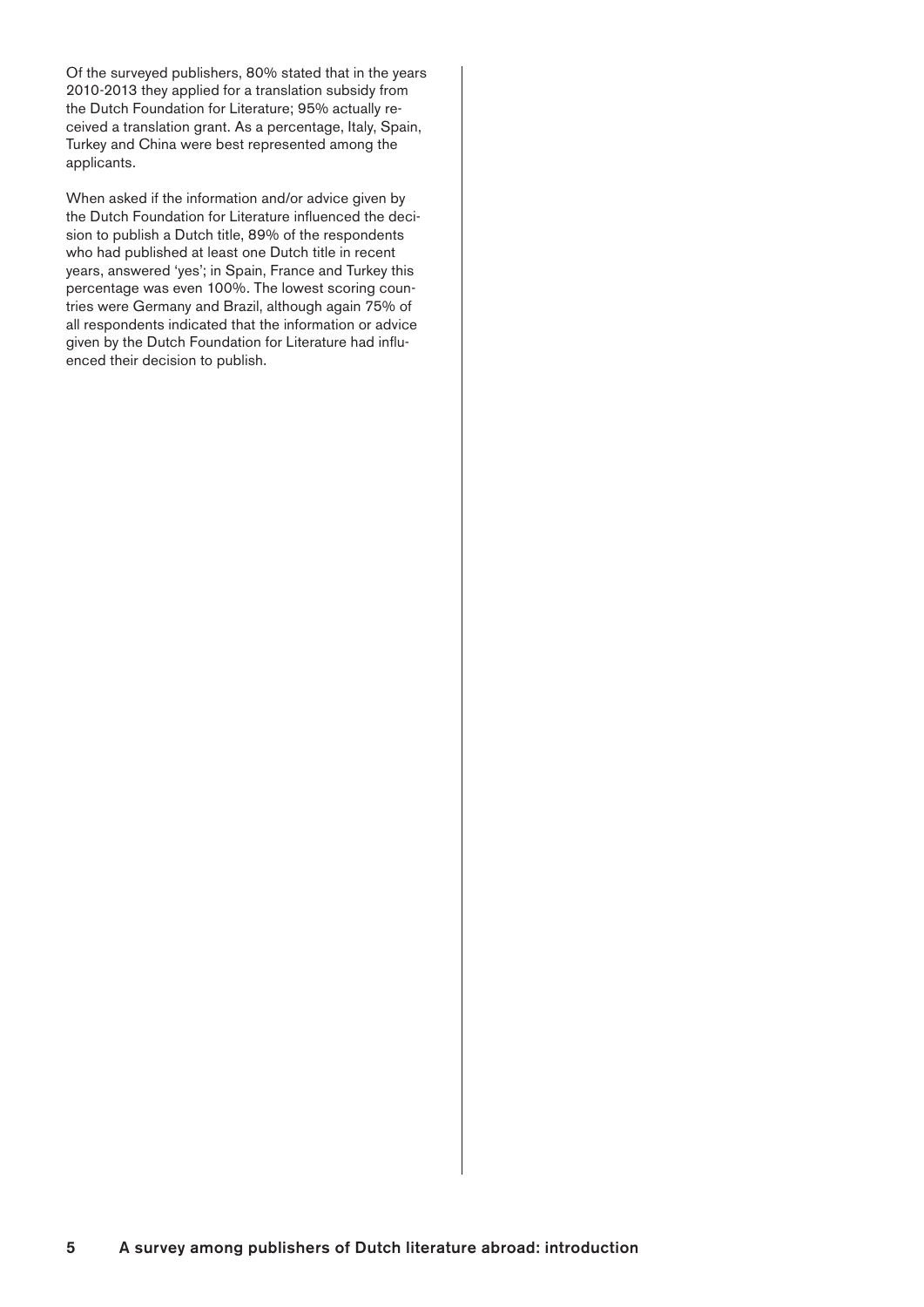# <span id="page-5-0"></span>Communication

# Website and translations database

Over the past six months, 58% of all respondents visited the website of the Dutch Foundation for Literature, which is published in both English and Dutch. Respondents from Italy (90%), Germany (75%), Argentina (64%) and China (60%) visited the site most often, Spanish publishers the least (11%). In comparison: the percentage of translators of Dutch literature visiting the website was 77%, and of Dutch writers, translators and publishers just over 70%.

Of all publishers who visited the website in the six months prior to the survey, 96% was satisfied or very satisfied with the quality of the information and the information provided about subsidies (4.4). Rated slightly lower was the information provided about the activities of the Dutch Foundation for Literature (3.9).

Also, the translations database (4.0) and the information provided about Dutch authors and their work (4.3) were rated highly. The Dutch Foundation for Literature is working to make its translations database even more user friendly. Familiarity with this database among foreign publishers (44%) can be improved, particularly among Argentinian and Brazilian publishers (36 and 20% respectively). Improvement should be relatively easy in view of recent contacts and targeted promotion activities in these countries. Remarkably, German publishers in the survey were also relatively unfamiliar with the translations database (38% was familiar with it).

In general, Brazilian and Turkish publishers were most satisfied with the website of the Dutch Foundation for Literature, and the Spanish publishers the least.

# Publications for the promotion of Dutch literature abroad and *Highlights* newsletter

Most publishers (72%) were familiar with the promotion brochures of the Dutch Foundation for Literature, and were very satisfied with how the information is provided: more than 90% indicated to be satisfied to very satisfied (4.3). Turkish publishers even scored 100% and were also satisfied, rating it 4.1. Virtually all publishers from Spain were familiar with the brochures (89%) but rated it the lowest (3.4 on average). Remarkably, French publishers were least aware (29%); publishers who did know the brochures were very satisfied (5.0). The lower rating (in Spain) or familiarity (France) is probably due to limited activity by the Dutch Foundation for Literature in these countries.

43% of all respondents was familiar with the digital *Highlights* newsletter in English, and rated it a high 4.1. Larger publishers in particular proved to be familiar with the digital newsletter.

# Further provision of information: other websites and social media

Specialist websites such as Schwob (an initiative from the Foundation which in 2013 was expanded – with support from the EU - from a Dutch only into a multi-language European platform for discovered and undiscovered classics from world literature) and Poetryinternationalweb.net or Lyrikonline.org (mostly appealing to poetry publishers; the Dutch Foundation for Literature contributes to both websites) scored considerably lower as regards familiarity (17% and 10% respectively). Respondents familiar with these rated them a high 3.9 and 4.1 on average. Familiarity with social media used by the Dutch Foundation for Literature was low among foreign publishers, which is not surprising since they are mostly written in Dutch.

# Provision of information: general

Small publishers with less than 50% translated titles were significantly less familiar with the brochures, the *Highlights* newsletter and the translations database (chart 3).

In general, larger publishers and publishers with a larger share of translations in their publishing catalogue were more familiar with the brochures and other forms of information provided than smaller publishers. This is not surprising, as this information has relatively less importance for smaller publishers. Also, these smaller publishers have less time to explore foreign literature than specialist editors in mediumsized and large publishers. However, smaller publishers that publish many translations were more familiar with, for instance, the translation database. While the size of the publisher and translations shares did not significantly influence satisfaction rates, small publishers with <50% translations were least familiar with the information provided.

# Communications with staff

More than 70% of the respondents spoke to staff of the Dutch Foundation for Literature. They were satisfied to very satisfied with both their oral and written (mail) communications with staff, rating it a 4.6. Communications were rated the lowest by Spanish publishers; however, French and Italian publishers were very satisfied (4.8 and 4.7 respectively).

The foreign publishers surveyed were also satisfied (4.5) with the quality of advice and information provided directly by the Foundation's staff (at international book fairs, for instance). Almost 90% of all respondents had experienced this.

The size of the publisher or number of translations published did not significantly influence satisfaction rates about communications with staff, with ratings of 4.2 or higher throughout. Large publishers focusing primarily on translations (≥50% translations) were most satisfied (4.8 to 4.9). They are likely to have more communications with the Foundation on average.

The majority (about 60%) of all respondents classified staff of the Dutch Foundation for Literature as efficient, service oriented and professional (4.5 on average).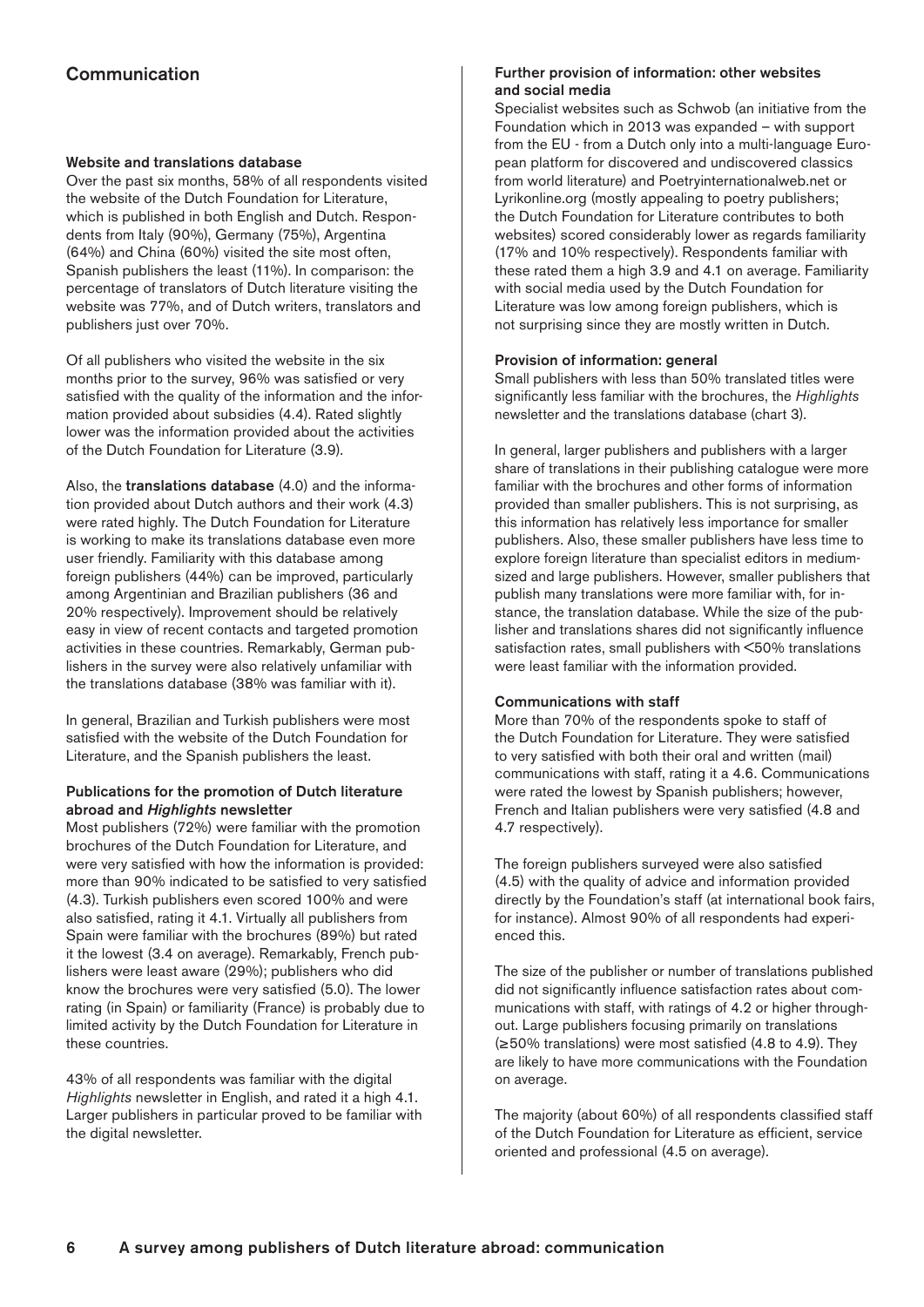# Table 4: Familiarity and satisfaction per type of information per type of publisher

|                                                              | <b>Total</b> |     | Small < 50<br>translated |     | Small<br>$\geq$ 50 trans-<br>lated |     | Medium-sized<br>$<$ 50 trans-<br>lated |     | Medium-sized<br>$\geq$ 50 trans-<br>lated |     | Large<br>$<$ 50 trans-<br>lated |     | Large<br>$\geq$ 50 trans-<br>lated |     |
|--------------------------------------------------------------|--------------|-----|--------------------------|-----|------------------------------------|-----|----------------------------------------|-----|-------------------------------------------|-----|---------------------------------|-----|------------------------------------|-----|
|                                                              | 0/0          | S   | 0/0                      | s   | 0/0                                | S   | $\frac{0}{0}$                          | S   | $\frac{0}{0}$                             | s   | 0/0                             | s   | 0/0                                | s   |
| Publications for the promotion of Dutch<br>literature abroad | 72           | 4.3 | 46                       | 4.3 | 79                                 | 4.5 | 63                                     | 4.3 | 80                                        | 4.3 | 71                              | 4.1 | 77                                 | 4.4 |
| Digital Highlights newsletters                               | 43           | 4.1 | 23                       | 3.5 | 34                                 | 4.1 | 50                                     | 4.0 | 41                                        | 4.1 | 57                              | 4.1 | 62                                 | 4.5 |
| <b>Translations database</b>                                 | 44           | 4.1 | 19                       | 3.6 | 50                                 | 4.3 | 40                                     | 3.8 | 51                                        | 4.2 | 50                              | 4.1 | 38                                 | 3.8 |
| www.Schwob.nl                                                | 17           | 3.9 | 8                        | 4.5 | 18                                 | 4.0 | 33                                     | 4.0 | 20                                        | 3.9 | 11                              | 3.7 | 0                                  |     |
| www.poetryinter-nationalweb.net or<br>www.lyrikline.org      | 10           | 4.1 | 8                        | 4.5 | 21                                 | 4.0 | 10                                     | 5.0 | 6                                         | 3.7 | $\overline{7}$                  | 4.0 | 8                                  | 3.0 |
| Facebook page of the Dutch Foundation<br>for Literature      | 20           | 3.6 | 8                        | 3.5 | 13                                 | 3.4 | 30                                     | 3.8 | 29                                        | 3.6 | 7                               | 3.5 | 38                                 | 3.4 |
| Twitter account of the Dutch Foundation<br>for Literature    | 10           | 3.7 | 4                        | 4.0 | 3                                  | 5.0 | 17                                     | 3.4 | 18                                        | 3.6 | 4                               | 4.0 | 8                                  | 4.0 |

*%=Percentage familiar with information*

*S=Average satisfaction (scale 1=very dissatisfied, 2=dissatisfied, 3=neutral, 4=satisfied , 5=very satisfied )*

### Chart 3: Familiarity with information per size category

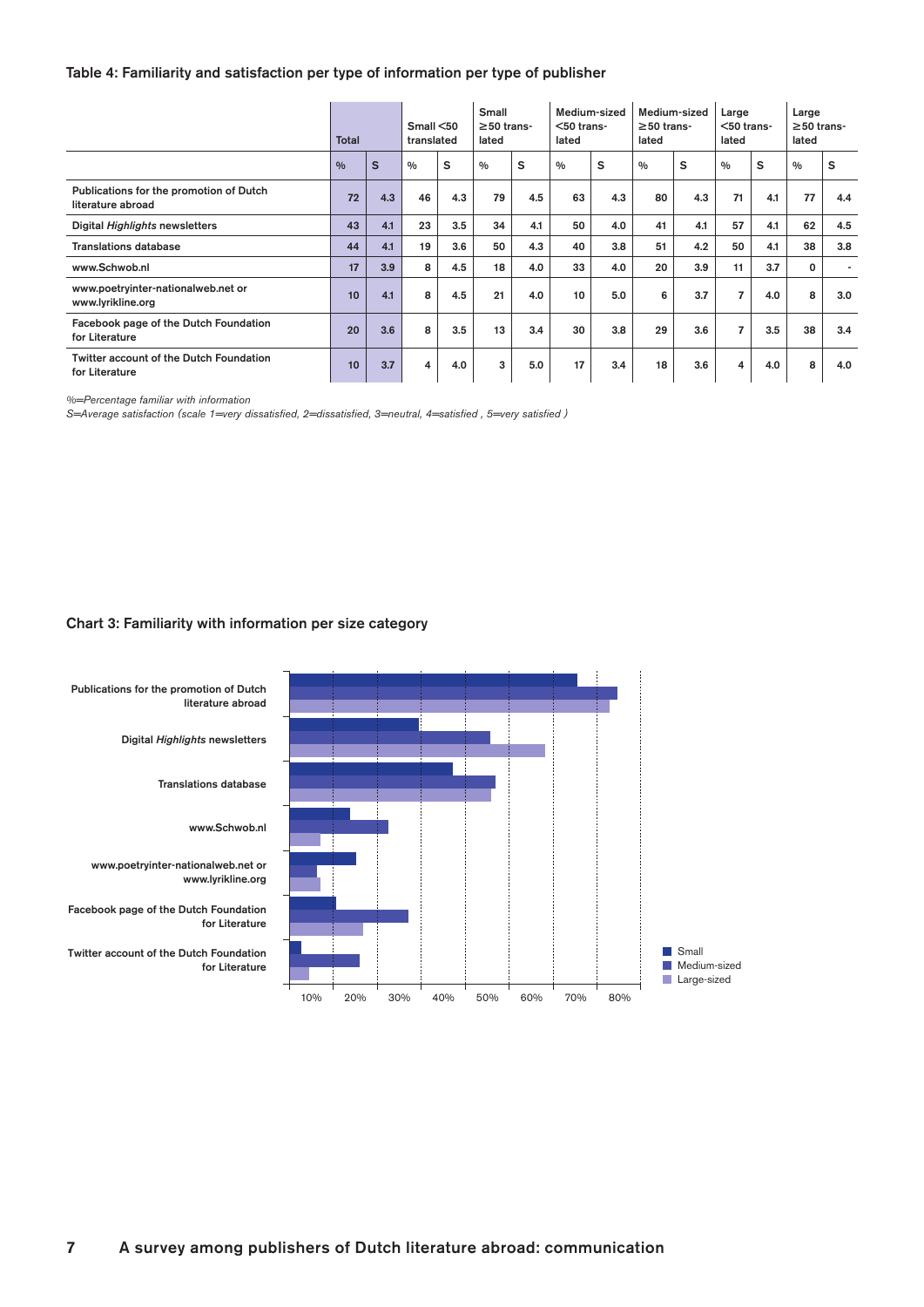Comments and suggestions for the communication

In addition to the quality of the information provided ('excellent', 'everything is great'), there were also suggestions for improvement.

A number of editors would like to receive more targeted information, such as 'a concise newsletter for publishers', or up-to-date information about translation grants, or about books by Dutch authors to be published by Dutch publishers. The need for targeted information was also listed by a publisher of non-fiction who would like to receive more information about current Dutch books on Dutch history, architecture and art. Targeted information about new non-fiction publications would also be appreciated. Another editor asked for more information about 'classic authors' from the 19<sup>th</sup> and 20<sup>th</sup> century.

Suggestions were also made for a broadening of the policy or for more information, with some respondents asking for information in languages other than English. One publisher asked for reviews and other information about how (translated) Dutch books had been received in other countries. Another suggested the promotion of more authors and titles, with more attention for genres other than novels. Furthermore, it was suggested that links to other sources of information that are interesting for foreign publishers could be updated more frequently on the website of the Dutch Foundation for Literature.

"The Dutch Foundation for Literature's staff at international fairs have opened my eyes to so many tremendous authors writing in Dutch and Frisian and their hard work, dedication, and friendliness, willing to go out of their way to help me and my peer publishers find new authors and ways to publish and promote Dutch authors--I seriously couldn't do this without the help of the foundation, and it is because of their help and hard work that I hope to sign my first Dutch author this summer!"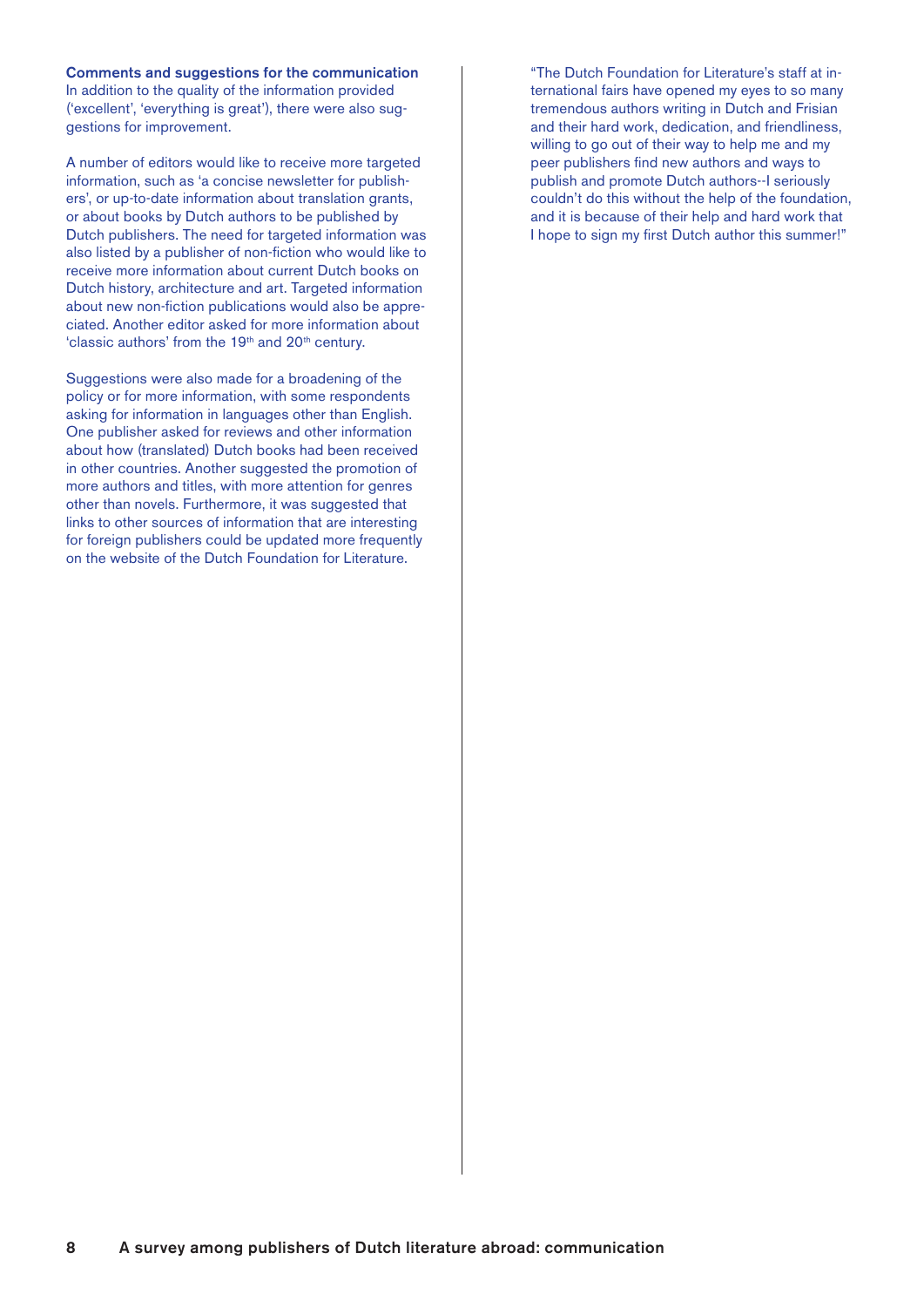# <span id="page-8-0"></span>**Subsidies**

Most foreign publishers (91%) were familiar with the translation grants. This was a high 98% among medium-sized publishers with ≥50% translations. The smaller publishers with <50% translations were significantly less familiar with the translation grants and three other subsidies.

The importance of this facility was rated a high 4.7 on average. Argentinian and Brazilian publishers even found it extremely important (4.9 and 5.0). German and English publishers also rated the importance as very high (4.7 and 4.8 respectively). The size of the publisher did not influence the degree to which the subsidies by the Dutch Foundation for Literature were considered important.

Publishers were also satisfied with the translation grants, rating these 4.3 on average, with Italian, English and Turkish publishers rating them the highest. Spanish publishers were significantly less satisfied, with an average rating of 3.9.

Almost half (an average of 45%) of all foreign publishers knew about the travel grants for Dutch authors to participate in public events abroad; Spanish (67%) and Turkish (60%) publishers were most familiar with this facility, Chinese publishers the least, with only 7%. The importance of this scheme was considered high (4.4 on average) and satisfaction with the scheme also ranked rather high at 4.0.

Other subsidy schemes such as grants for the publication of illustrated literature and the Amsterdam Translator´s House were generally less well known (31%). The importance of these grants was rated high, however, at 4.2 and 4.4 respectively. However, Spanish publishers stated that the scheme for illustrated literature had little importance – possibly because they publish few books in this genre.

| Table 5: Familiarity, importance and satisfaction per subsidy |  |  |  |
|---------------------------------------------------------------|--|--|--|
|---------------------------------------------------------------|--|--|--|

|   |                                                                                                                                                                                | $\frac{0}{0}$ |     | s   |
|---|--------------------------------------------------------------------------------------------------------------------------------------------------------------------------------|---------------|-----|-----|
| a | Translation grants for foreign publishers of Dutch literature                                                                                                                  | 91            | 4.7 | 4.3 |
| b | Travel grants for Dutch authors to participate in public events abroad                                                                                                         | 45            | 4.4 | 4.0 |
| c | Grants for translators of Dutch literature to do a residency in Amsterdam<br>Translator's House                                                                                | 31            | 4.2 | 4.0 |
| d | Grants for the publication of illustrated literature of exceptional quality.<br>including children's and young adult literature, graphic novels and illustrated<br>non-fiction | 31            | 4.4 | 4.0 |

*%=Percentage familiar with subsidy* 

*I=Average degree of importance (scale 1=very unimportant ... 5=very important, S=Average satisfaction (scale 1=very dissatisfied ... 5=very satisfied)*

# Chart 4: Familiarity, importance and satisfaction per subsidy scheme\*



 $\overline{\phantom{a}}$ 

 $\overline{1}$ 

 $\overline{\phantom{a}}$ 

*\*A larger 'bubble' means greater familiarity with the subsidy scheme*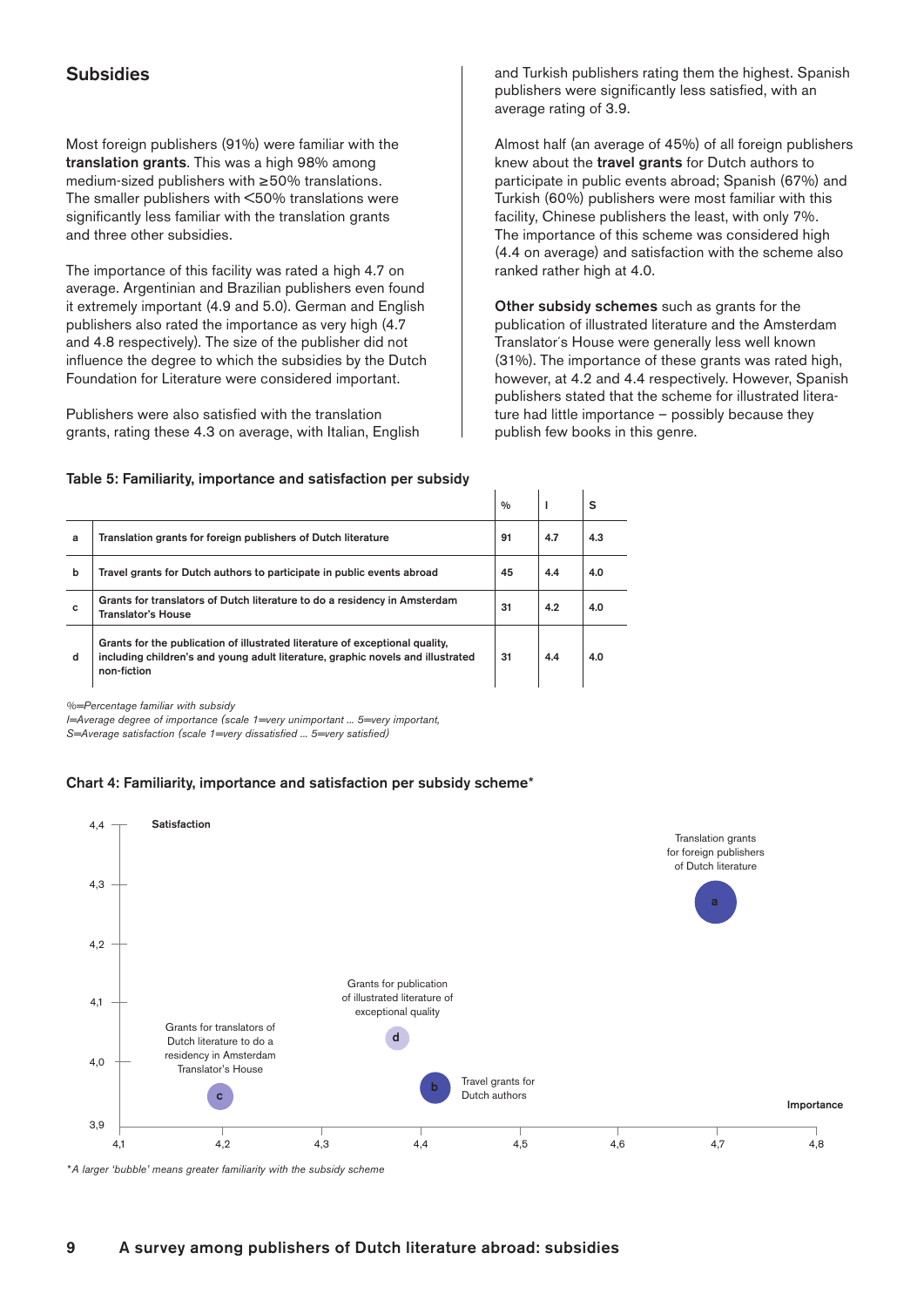# Suggestions and points for improvement for subsidies

One of the publisher named the translation grants as 'a great help' and 'generous'. It was regarded as an improvement that it is now possible to apply for subsidies for three titles by the same author, although one respondent suggested subsidies are to be granted for even more titles, for instance for the translation and publication of non-commercial or expensive books (size, difficulty of translation).

One respondent asked for more information about the 'timelines' for the application of translation grants. (The procedure provides for a continuous application possibility; decisions are generally taken within six weeks.)

A number of publishers made suggestions to improve the implementation of translation grants; these suggestions related to the cost of translation based on the number of words / pages and the differences in size of a text in Dutch or the target language. In some countries, or for very small and independent publishers, full compensation of all translation costs would be welcomed to enable publications. One Spanish publisher found the standards imposed for a reasonable translation fee very high; without a substantial subsidy (of at least 80%) publications for the Spanish market would not be possible.

Other respondents stated that they missed production funding or that they would like more help to promote a translated Dutch title than offered under the Travel Costs scheme, such as compensation for accommodation costs, or a modest accommodation grant.

A number of publishers also suggested subsidies for co-productions, with Dutch and foreign publishers exchanging copyrights to enable publication of books on, for instance, the history of the two countries involved.

One publisher would welcome help editing the translation.

"I hope that the Dutch Foundation for Literature will receive sufficient funding from the Dutch government in the future, too. It plays an absolutely essential role in promoting Dutch culture abroad, and its team is highly efficient and helpful. Its work is very often quoted on an international scale as a model for how promotion of a national literature should be done. The Dutch publishing market goes through serious difficulties, but the Dutch literature is still vivid and of great quality. It deserves to be translated into many languages all over the world, and the work done by the Dutch Foundation for Literature is a major element in this process. For me as a French publisher it is perfectly clear that without the help of the Foundation I would not have been in a situation to publish as many Dutch writers in the past as we have done (Nescio, Hermans, Abdolah, Bakker, Van den Brink, Brouwers etc etc) and I hope that I will be able to do so even more in the future, with the help of the Dutch Foundation for Literature."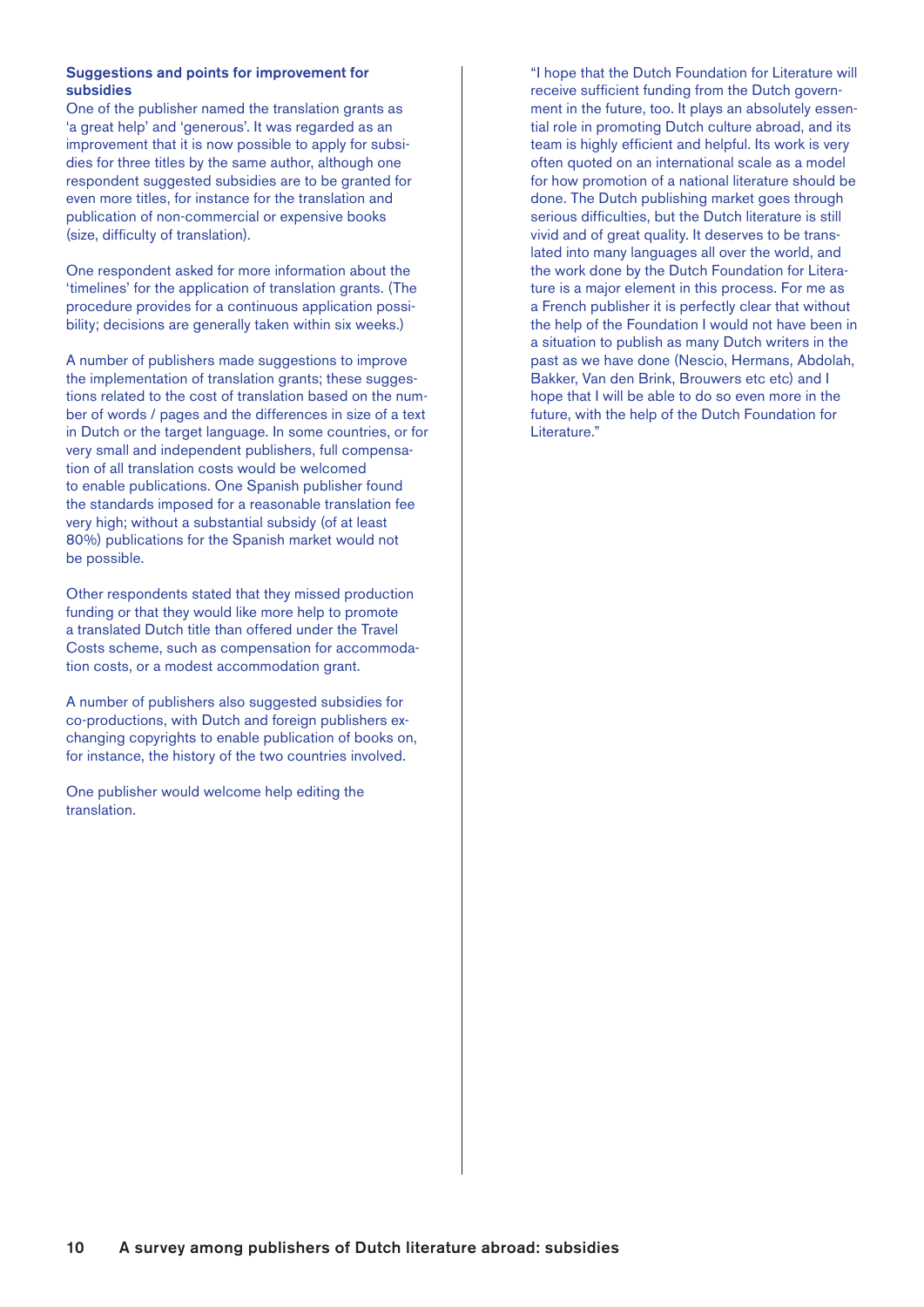# <span id="page-10-0"></span>Activities and programmes abroad

Almost half of all respondents (46%) were aware of the events abroad organised by the Dutch Foundation for Literature. Familiarity with these activities and programmes was considerable larger among foreign publishers who focus primarily on translations (≥50% translations; familiarity 55% versus 36% for <50% translations).

There are regional differences too: large-scale events such as Café Amsterdam are organised by the Dutch Foundation for Literature annually in a limited number of priority countries. It is not surprising, therefore that familiarity is much greater in countries where large events have taken place fairly recently, such as in China (67%), Turkey (60%) and Argentina (64%).

The importance of such foreign events was considered high: 4.4 on average. German, as well as Argentinian and Brazilian publishers, also qualified these events as very important. The size of the publisher and the share of translations did not very much influence views on importance.

Almost 80% of foreign publishers were familiar with the representation of the Dutch Foundation for Literature at all main international book fairs (Frankfurt, London Bookfair, Bologna etc). Of old, these are the places

|   |                                                                                                                                                                | $\frac{0}{0}$ |     |
|---|----------------------------------------------------------------------------------------------------------------------------------------------------------------|---------------|-----|
| a | Events abroad organised by the Dutch Foundation for Literature                                                                                                 | 46            | 4.4 |
| b | Representation of the Dutch Foundation for Literature at international book fairs                                                                              | 79            | 4.5 |
| с | Writer's programme abroad (authors visits to events and book fairs abroad)                                                                                     | 21            | 4.2 |
| d | Translation awards for literary translators from Dutch (e.g. Else Otten Übersetzerpreis, Prix des Phares du Nord, Vondel<br>Translation Prize, Brockway Prize) | 32            | 4.3 |
| e | Visitor's programme for foreign publishers/editors                                                                                                             | 36            | 4.7 |
|   | Finding and selecting translators working from Dutch                                                                                                           | 60            | 4.4 |
| g | Providing foreign publishers with the Foundation's List of Approved Translators into various languages                                                         | 58            | 4.3 |
| h | Translations database (overview of translations of Dutch literature)                                                                                           | 44            | 4.4 |
|   | Residency for writers in Amsterdam                                                                                                                             | 17            | 4.1 |

# Table 6: Familiarity and importance per activity / programme\*

*%=Percentage familiar with activity / programme*

*I=Average importance rating (scale 1=very unimportant ... 5=very important)*

# Chart 5: Familiarity and importance per activity / programme\*\*



*\*Questions did not relate to satisfaction about the activity / programme \*\*A larger 'bubble' means greater familiarity with the activity / programme*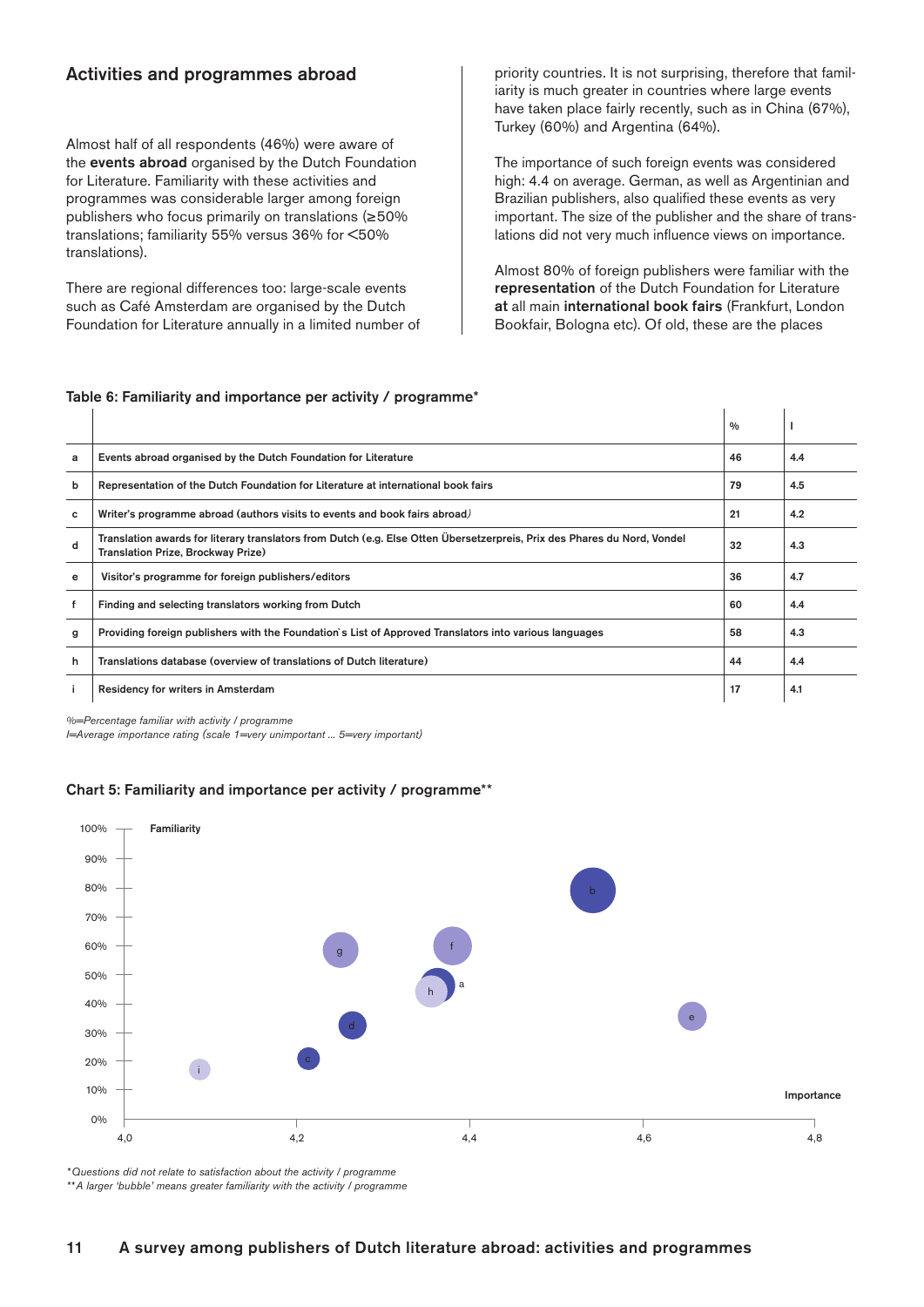where publishers meet. Again familiarity among priority countries was pronounced (China, Argentina). Turkish publishers were also very familiar with it (90%).2 Familiarity in France was just 43%; the last events by the Dutch Foundation for Literature targeting France date back to 2007 (Haut les Pays-Bas in Paris) and 2003 (Phares du Nord at Salon du Livre). This underlines the statement that promotion of Dutch literature is a case of constant attention. Over the past few years, promotional activities in France have been reduced. There seems to be a direct link between the efforts of the Dutch Foundation for Literature and the familiarity and satisfaction with Dutch literature and the activities by the Dutch Foundation for Literature.

Familiarity with activities such as translation awards for translators of Dutch literature and the visitor's programme was considerably lower (32 and 36% respectively). For the translation awards this is fairly easy to explain since the Foundation awards (only) three language specific translation prizes (Germany, UK, and France). The visitor's programme targets priority countries and selected publishers. This explains the relative unfamiliarity with this programme. Publishers that do know the visitor's programme (and who may have taken part) referred to it as (very) important and ranked it a 4.7.

60% of foreign publishers were familiar with the selection and training of literary translators and with *The Dutch Foundation for Literature's List of Approved Translators*. Familiarity with the translations database, which could play a role in finding translators, was lower (44%), although publishers that were familiar with it, rated its importance as high (4.4).

The Residency for writers in Amsterdam is least known among foreign publishers (17% familiarity). Generally speaking, only foreign authors are selected whose work has been published or will be published in Dutch. Proposals for residency are mostly made by Dutch publishers. In comparison: 81% of Dutch publishers were familiar with the Amsterdam residency.

The importance of the various activities was rated high (subject to familiarity), ranging from important to very important. The activities of the Dutch Foundation for Literature at international book fairs and the visitor's programme in particular scored very high indeed.

### 2 In 2011 the Dutch Foundation for Literature organised the very successful host country presentation 'Open landscape – open book' at the Beijing International Book Fair. In 2012 it organised major events in Istanbul, where it worked with the Tanpinar Literature Festival and the International Book Fair to focus on eleven Dutch authors and introduce them to Turkish readers and press. In 2013 there was a large presentation in Buenos Aires, Argentina (Café Amsterdam), a manifestation at the Non-Fiction Book Fair in Moscow, and promotional trips to Brazil to prepare for a large-scale manifestation in 2015.

# Comments and suggestions to the programmes and activities

Respondents would welcome targeted information about qualified translators in specific language areas.

For specific areas (in this case Mexico), a very good understanding of the local publisher´s perspective was said to be necessary to improve opportunities for publication of Dutch literature. Also, generating attention among the public and media was said to be important.

Many publishers are interested in the fellow and visitor's programme for editors/publishers and would like more specific information. A better follow-up of these programmes was also proposed to create a broad network.

Publishers do not actively visit the website of the Dutch Foundation for Literature or other sources to look for information about specific subjects such as the Translation Awards; personal emails or newsletters would be welcomed.

A number of respondents asked for opportunities to develop programmes like Café Amsterdam in less developed countries or in smaller language areas, 'outside the global capitals', possibly in collaboration with embassies or consulates.

A Turkish editor would be interested in having Dutch and Turkish authors meet to discuss a particular theme, such as middleclass life in Amsterdam and Istanbul or changes between 1980 and 2000. This publisher also recommended the organisation of manifestations for the publication of Dutch translations of Turkish books (both in Turkey and in Amsterdam).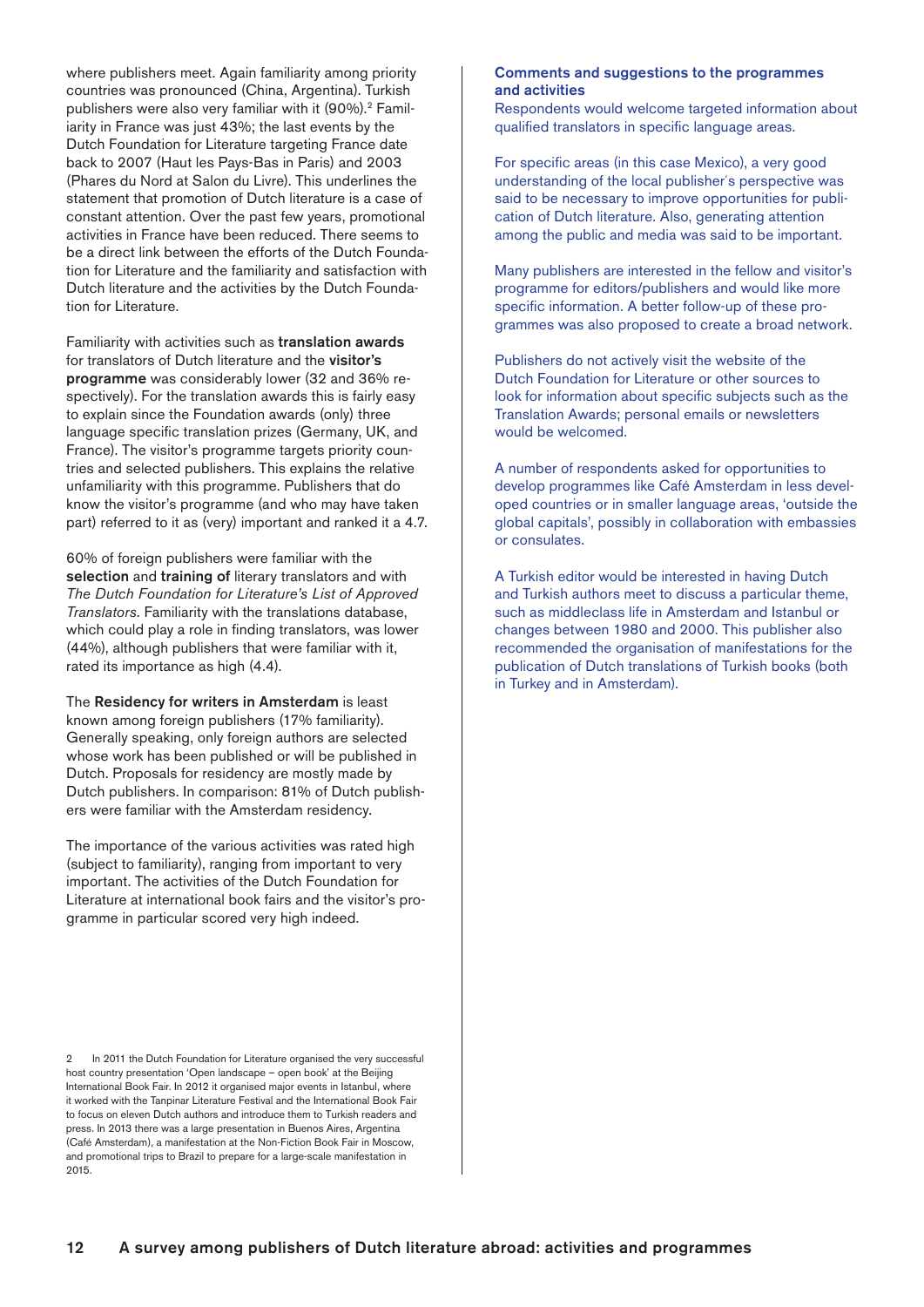# <span id="page-12-0"></span>The Dutch Foundation for Literature in the international world of literature

Virtually all respondents (96%) rated the importance of the Dutch Foundation for Literature promoting Dutch literature abroad as (very) high. When asked if the Dutch Foundation for Literature actually plays an important role in this, 68% 'strongly agreed'. Subsidy options for translations were also regarded as a very important instrument.

Promoting and funding Dutch translations of foreign work was considered important to very important (4.5) by more than 90% of all foreign publishers

Training or promoting the expertise of translators scored a little lower, but again 85% of all publishers was of the opinion that the Dutch Foundation for Literature plays or should play a very important role in this (4.3).

The size of the publisher played no significant role in the answers. However, publishers with a translation catalogue ≥ 50% agreed more with the statements than publishers <50%. The importance of funding and promoting foreign literature in Dutch translations was supported equally by all publishers.

General comments and suggestions for improvement Publishers made various suggestions for further improvements to the communication, for instance by means of specific / targeted newsletters.

Suggestions were also made for the promotion of non-fiction.

Several publishers (mostly from the smaller countries) would like to see the translation subsidies increased to 100%, rather than be capped at 70%, taking into account the number of words in the target language. Also, several publishers would welcome a contribution towards the production costs of the translation.

Some editors emphasized the key role of translation subsidies in deciding whether or not to publish a particular book. The same applied to the promotion activities and advice by staff of the Dutch Foundation for Literature at international book fairs ("The Dutch Foundation for Literature's staff at international fairs have opened my eyes to many tremendous authors in Dutch and Frisian (…)")

One editor signalled differences between the US and the Netherlands in the market for 'serious non-fiction books'. Serious Dutch non-fiction was said to be somewhat too academic for the average Anglo-Saxon reader and that it therefore often ends up with university presses.

### Total  $Small < 50%$ translated Small ≥ 50% translated Medium $sized < 50%$ translated Mediumsized ≥ 50% translated Large <50% translated Large ≥ 50% translated The Dutch Foundation for Literature plays an important role in promoting Dutch literature abroad 4.6 4.4 4.8 4.6 4.7 4.5 4.7 It is important that the Dutch Foundation for Literature promotes Dutch literature abroad 4.6 4.3 4.8 4.8 4.8 4.8 4.5 4.7 It is important that the Dutch Foundation for Literature provides foreign publishers with subsidies for the translation of Dutch literature 4.7 4.6 4.9 4.7 4.8 4.6 4.8 It is important that the Dutch Foundation for Literature organises literary events abroad and supports international exchanges 4.4 | 4.3 | 4.6 | 4.4 | 4.5 | 4.5 | 4.2 It is important that the Dutch Foundation for Literature subsidises and promotes Dutch translations of foreign literature 4.5 4.4 4.6 4.6 4.6 4.4 4.7 It is important that the Dutch Foundation for Literature organises courses and other types of education for translators working from Dutch 4.3 | 4.2 | 4.5 | 4.5 | 4.5 | 4.1 | 4.5

# Table 7: Statements about the Dutch Foundation for Literature as to type of publisher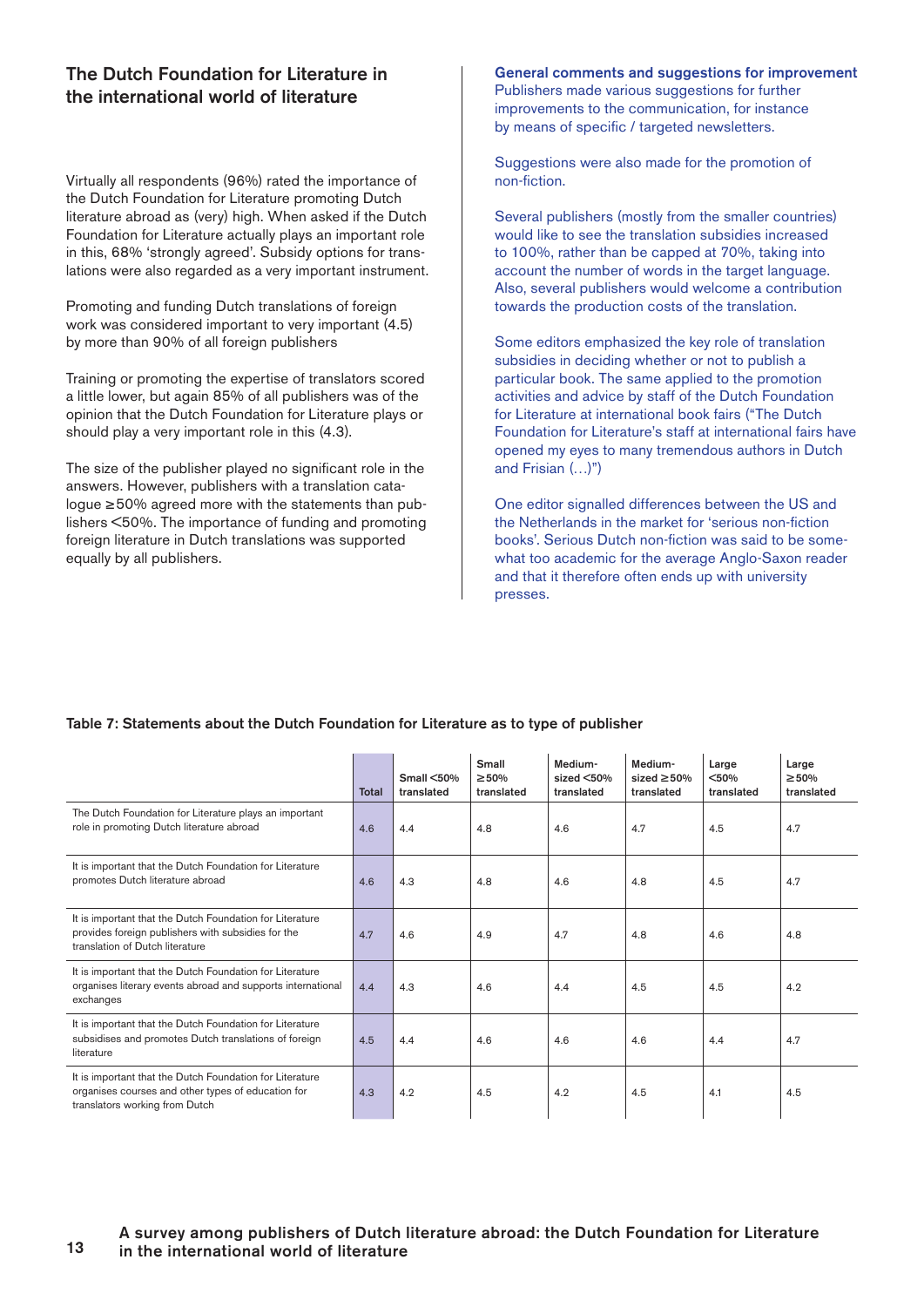# <span id="page-13-0"></span>**Summary**

The Dutch Foundation For Literature has the task of supporting writers and translators, and of promoting Dutch literature abroad. It invests in the quality and diversity of literature through grants for writers, translators, publishers and festivals, and contributes to the production and distribution of Dutch and Frisian literature at home and abroad. With the support of the Dutch Ministry of Education, Culture and Science, it aims to promote a thriving literary climate, embedded in literary history and attuned to the latest developments in the publishing industry.

In May 2014 the Dutch Foundation for Literature commissioned a user satisfaction survey among foreign publishers and approved translators of Dutch literature. The survey was carried out by independent research agency IVA Onderwijs. The survey aimed to establish the degree of familiarity with, and appreciation for, the communication, subsidies and programmes and activities of the Dutch Foundation for Literature. In addition, the survey aimed to establish how much value respondents attached to the subsidies and activities and, more in general, how they saw the role of the Dutch Foundation for Literature in the world of (international) literature and the book industry.

The surveys for foreign publishers and translators differed, with each being asked about those sources of information, subsidies and activities that targeted them specifically or that affected them directly or indirectly.

This report presents the outcome of the survey among foreign publishers. The outcome of the survey among translators of Dutch literature is published in Dutch, with a summary in English. (The results of a prior survey among Dutch authors and literary translators, publishers and advisors who had, in the years 2009-2012, dealt with grants or subsidies from the Dutch Foundation, was published in Dutch on the website of the Foundation as *[Gebruikersonderzoek 2009-2012](http://www.letterenfonds.nl/nl/publicatie/86/gebruikersonderzoek-2009-2012).)*

Publishers were asked about their familiarity with, and views on, the tools used by the Dutch Foundation for Literature to promote Dutch literature and stimulate the publication of translations of Dutch literature. They were asked specifically about the information channels that focus on this group of users, including promotion brochures. Activities specifically targeting foreign publishers include the representation of the Dutch Foundation at international book fairs, and the visitor's programme for publishers.

All questions started by asking the respondents if they were familiar with the information channels, subsidies or activities of the Dutch Foundation for Literature. If a respondent indicated familiarity with a subject, he or she was asked to rate its relevance and satisfaction. The rating scores applied ran from 1 to 5.

The questionnaire was sent by email to 879 persons. 197 publishers completed the survey in full, a response rate of 22%. This is relatively high for this group, considering that the Dutch Foundation for Literature is in contact with some 150 publishers annually, and that about 175 non-Dutch publishers apply for translation subsidies for some 220 titles each year.

Foreign publishers rated as satisfactory all key sources of information, including *10 Books* (4.3 out of five), and the advice and information provided by the Dutch Foundation for Literature (4.6). Staff was considered efficient, professional and service-oriented (4.5). The key subsidy scheme for foreign publishers (translation grants) was considered very important, and was rated a high 4.7 for importance and 4.3 for satisfaction. As regards the (promotion) activities and programmes for foreign publishers and translators of Dutch literature, the importance was rated high (4.0 and upwards), with the foreign events, the presence of the Dutch Foundation for Literature at international book fairs and visitor's programmes for foreign publishers considered to be the most important (4.4 and higher). Familiarity with the various sources of information, programmes and activities of the Dutch Foundation for Literature was greatest among mediumsized publishers with a large share of translations in their publication programme. Publishers were most familiar with sources of information, subsidies, programmes and activities that related directly to, or were relevant to them. This applied to the promotion brochures, attendance by the Dutch Foundation for Literature of international book fairs and translation subsidies.

In conclusion – appreciation for and the translation of Dutch literature require constant attention and information targeting a specific language area. A positive relationship was found to exist between familiarity and satisfaction and the recent promotion policy of the Dutch Foundation for Literature in priority countries like China and Argentina, and those countries where the Dutch Foundation for Literature was clearly present through author visits and events (Russian and Turkey).

Respondents agreed (very much so) with the importance of the role of the subsidy policy and activities of the Dutch Foundation for Literature for foreign publishers of Dutch literature. They agreed with the statement that the promotion activities (such as events, presence at fairs, etc.) by the Dutch Foundation for Literature are important abroad, and found the support of foreign publishers important to the realisation of translations of Dutch literature into other languages. Also, activities developed by the Dutch Foundation for Literature in the field of training and selecting qualified translators were regarded as important.

With regard to the second major task of the Dutch Foundation, foreign publishers largely agreed with the statement that it is important that the Dutch Foundation for Literature funds and promotes translations of foreign literary work in the Netherlands.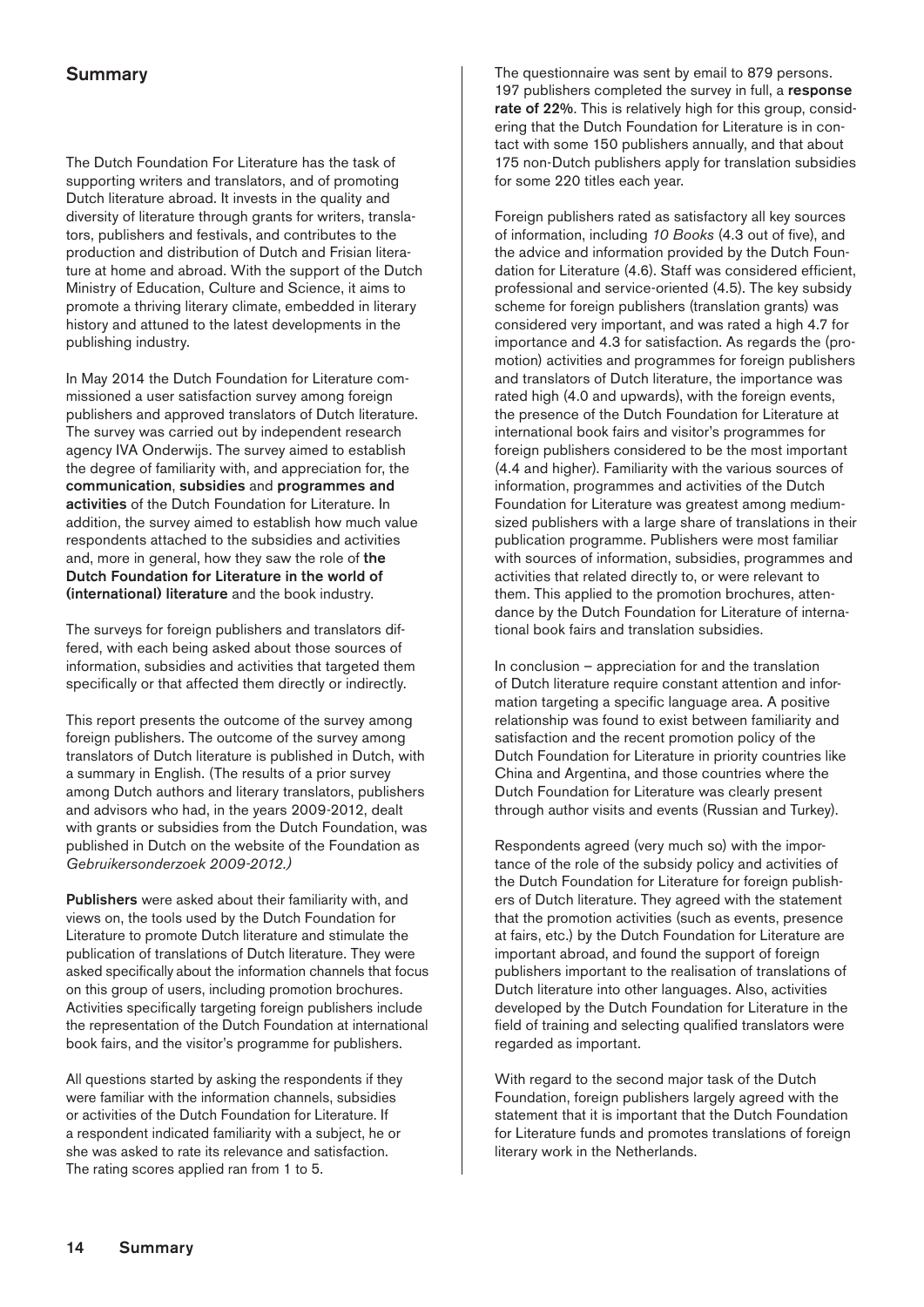# <span id="page-14-0"></span>**Samenvatting**

Begin 2013 heeft onderzoeksbureau IVA Onderwijs in opdracht van het Nederlands Letterenfonds een onderzoek uitgevoerd naar de tevredenheid van gebruikers van het Nederlands Letterenfonds. De enquête richtte zich op de 'gebruikers' binnenland: schrijvers en literair vertalers in het Nederlands, de Nederlandse uitgevers en de adviseurs betrokken bij de 'binnenlandse' subsidieregelingen. De resultaten van dit onderzoek zijn gepubliceerd op de website van het Letterenfonds, in de publicatie *[Gebruikersonderzoek 2009-2012](http://www.letterenfonds.nl/nl/publicatie/86/gebruikersonderzoek-2009-2012)*.

In aanvulling hierop is mei 2014 een enquête uitgegaan naar de buitenlandse uitgevers (Engelstalig) en naar de 'goedgekeurde' vertalers van Nederlandse literatuur in andere talen. De uitvoering lag wederom bij het onafhankelijke onderzoeksbureau IVA Onderwijs.

Onderzocht werd de mate van bekendheid met en waardering voor de communicatie, de verschillende subsidieregelingen en de programma's en activiteiten van het Letterenfonds. Daarnaast is onderzocht in hoeverre de respondenten belang hechten aan de regelingen en de activiteiten en, meer in het algemeen, hoe men de rol van het Fonds ziet binnen het (internationale) literair bedrijf.

De uitgeversenquête en de vertalersenquête waren verschillend van aard; beide groepen zijn alleen bevraagd op informatiebronnen, regelingen en activiteiten die daadwerkelijk op hen gericht zijn of waarbij zij een (in) direct belang hebben. Bij de buitenlandse uitgevers ging het primair om hun bekendheid met en mening over de instrumenten die het Letterenfonds inzet voor de promotie van de Nederlandse literatuur en het stimuleren van de publicatie van vertalingen van Nederlandse literatuur. Deze Engelstalige publicatie bevat de uitkomsten van de enquête onder buitenlandse uitgevers. De uitkomsten van het onderzoek onder vertalers van Nederlandse literatuur in andere talen zijn tegelijkertijd gepubliceerd in het Nederlands.

Van de 879 aangeschreven buitenlandse uitgevers (per uitgeverij kunnen er meerdere contactpersonen zijn met ieder hun eigen specialisme: literaire non-fictie, poëzie, jeugdboeken, graphic novel etc.) vulden 197 uitgevers de enquête volledig in, een respons van 22%. Dat is voor deze groep relatief hoog. Er is onder de respondenten een goede spreiding qua nationaliteiten.

Bij de vragen over informatiekanalen, regelingen of activiteiten van het Fonds werd eerst gevraagd naar de bekendheid. Alleen als een respondent aangaf bekend te zijn met een onderdeel, is gevraagd naar waardering voor het belang en de tevredenheid. Bij de gemiddelde waarderingsscores gaat het steeds om een waardering op een schaal van 1 tot 5.

Buitenlandse uitgevers zijn tevreden over de belangrijkste informatiebronnen als *10 Books* (4,3 op een schaal van vijf) en de adviezen en informatie die het fonds verstrekt (4,6). Medewerkers zijn efficiënt, professioneel en servicegericht (4,5). De belangrijkste subsidieregeling voor buitenlandse uitgevers (translation grants) wordt door uitgevers zeer belangrijk geacht en goed gewaardeerd (belang 4,7; tevredenheid 4,3). Voor wat betreft de (promotie)activiteiten en programma's voor buitenlandse uitgevers en vertalers van Nederlandse literatuur wordt het belang hoog geacht (4,0 en hoger), waarbij de buitenlandse manifestaties, de aanwezigheid van het fonds op boekenbeurzen en de bezoekersprogramma's voor buitenlandse uitgevers het belangrijkst gevonden worden (4,4 en hoger). De bekendheid met de verschillende informatiebronnen, regelingen en activiteiten van het Letterenfonds is het grootst bij middelgrote uitgeverijen met een belangrijk aandeel aan vertalingen in hun publicatieprogramma. Informatiebronnen, regelingen en activiteiten die een directe relatie hebben met c.q. belang hebben voor de uitgeverij zijn het meest bekend. Dat geldt voor de buitenlandbrochures, de aanwezigheid van het Letterenfonds op boekenbeurzen en de translation grants.

Geconcludeerd kan worden dat waardering voor en vertaling van de Nederlandse literatuur een permanente doeltaalgerichte informatievoorziening en aandacht vereisen. Er is een duidelijk positief verband tussen bekendheid en tevredenheid en het recente promotiebeleid van het fonds in prioriteitslanden als China en Argentinië, als ook in landen waar het fonds recent met auteursbezoeken en manifestaties nadrukkelijk aanwezig is geweest (Rusland, Turkije).

Het belang van de rol van het subsidiebeleid en activiteiten van het Nederlands Letterenfonds voor buitenlandse uitgevers van Nederlandse literatuur worden in (zeer) grote mate onderschreven door de respondenten. Zij zijn het eens met de stelling dat de promotieactiviteiten (zoals evenementen, aanwezigheid op beurzen e.d.) van het Letterenfonds in het buitenland van belang zijn, en vinden de ondersteuning van buitenlandse uitgevers belangrijk voor het tot stand komen van vertalingen van Nederlandse literatuur in andere talen. Ook de activiteiten die het fonds ontplooit op het terrein van opleiden en selecteren van gekwalificeerde vertalers worden als belangrijk gezien.

Tot slot werd de mening van de buitenlandse uitgevers gevraagd over de tweede kerntaak van het fonds, die hen niet direct aanbelangt: het investeren in de creatie van nieuwe literatuur in de Nederlandse taal. Ook de buitenlandse uitgevers zijn het in zeer grote mate eens met de stelling dat het belangrijk is dat het fonds vertaling van buitenlands literair werk in Nederland subsidieert en promoot.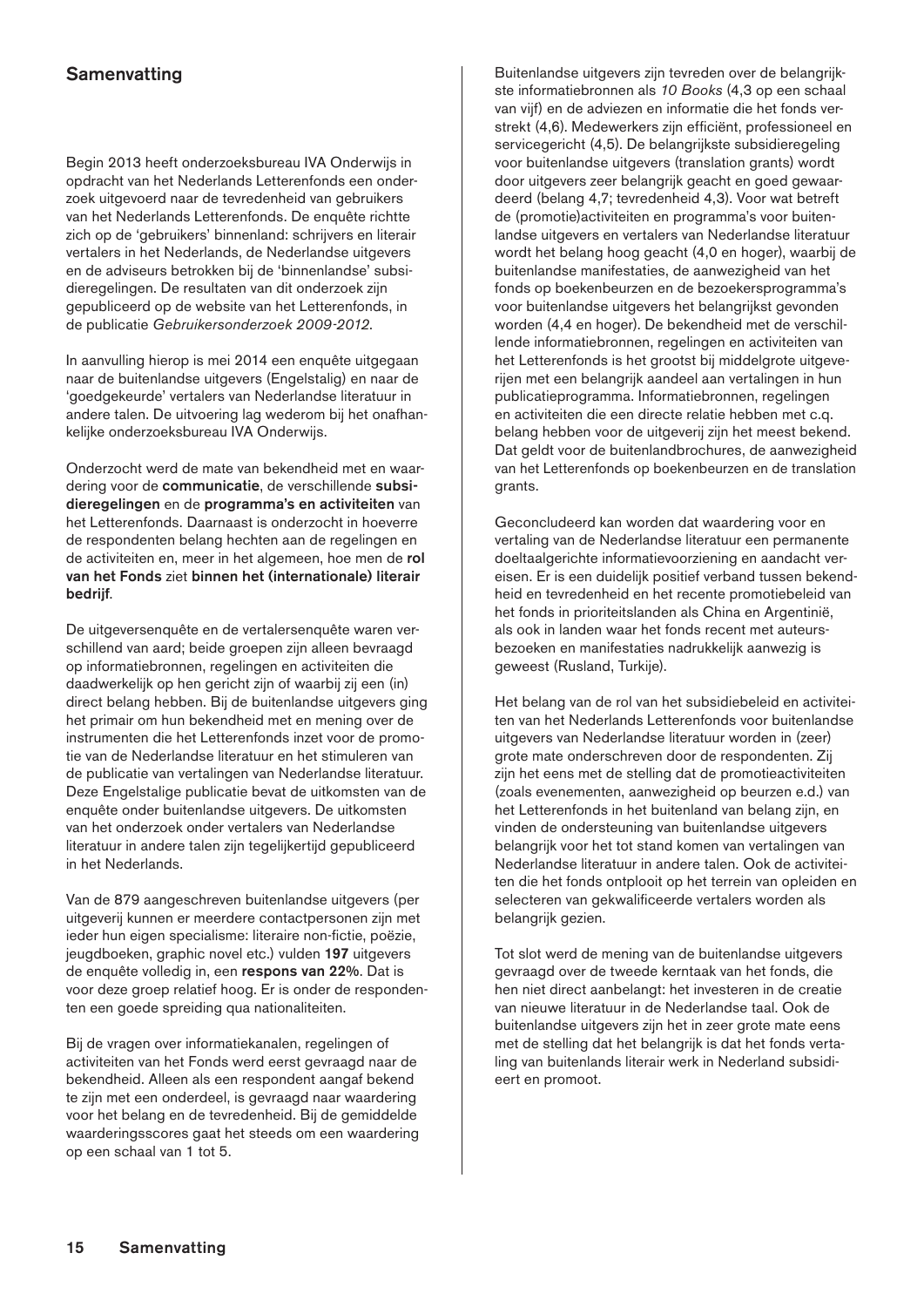# <span id="page-15-0"></span>Appendix 1: Overview of country of establishment of publisher

| <b>Western Europa</b>   | N              |
|-------------------------|----------------|
| Germany                 | 16             |
| UK                      | 14             |
| France                  | 7              |
| Austria                 | 1              |
| Switzerland             | 1              |
| <b>Northern Europe</b>  |                |
| Norway                  | 5              |
| Sweden                  | 4              |
| Denmark                 | $\overline{2}$ |
| Finland                 | $\overline{2}$ |
| Iceland                 | $\overline{2}$ |
| <b>Eastern Europe</b>   |                |
| Russia                  | 6              |
| Czech Republic          | 6              |
| Hungary                 | 5              |
| Croatia                 | 3              |
| Poland                  | 3              |
| Estonia                 | $\overline{2}$ |
| Rumania                 | $\overline{2}$ |
| Slovakia                | $\overline{2}$ |
| Albania                 | 1              |
| Bosnia                  | 1              |
| Bulgaria                | 1              |
| Macedonia               | 1              |
| Serbia                  | 1              |
| Slovenia                | 1              |
| <b>Southern Europe</b>  |                |
| Italy                   | 20             |
| Spain                   | 9              |
| Greece                  | 1              |
| Portugal                | 1              |
| <b>US Australia</b>     |                |
| US                      | 14             |
| Australia               | $\overline{2}$ |
| <b>Southern America</b> |                |
| Argentina               | 11             |
| <b>Brazil</b>           | 10             |
| Mexico                  | $\overline{2}$ |
| <b>Middle East</b>      |                |
| Turkey                  | 10             |
| Egypt                   | 4              |
| Israel                  | $\overline{2}$ |
| Lebanon                 | 1              |
| <b>Far East</b>         |                |
| China                   | 15             |
|                         | $\overline{2}$ |
| Japan<br>India          | 1              |
| Indonesia               | 1              |
| South Korea             | 1              |
| <b>Africa</b>           |                |
| South Africa            |                |
|                         |                |
| Total                   | 1<br>197       |